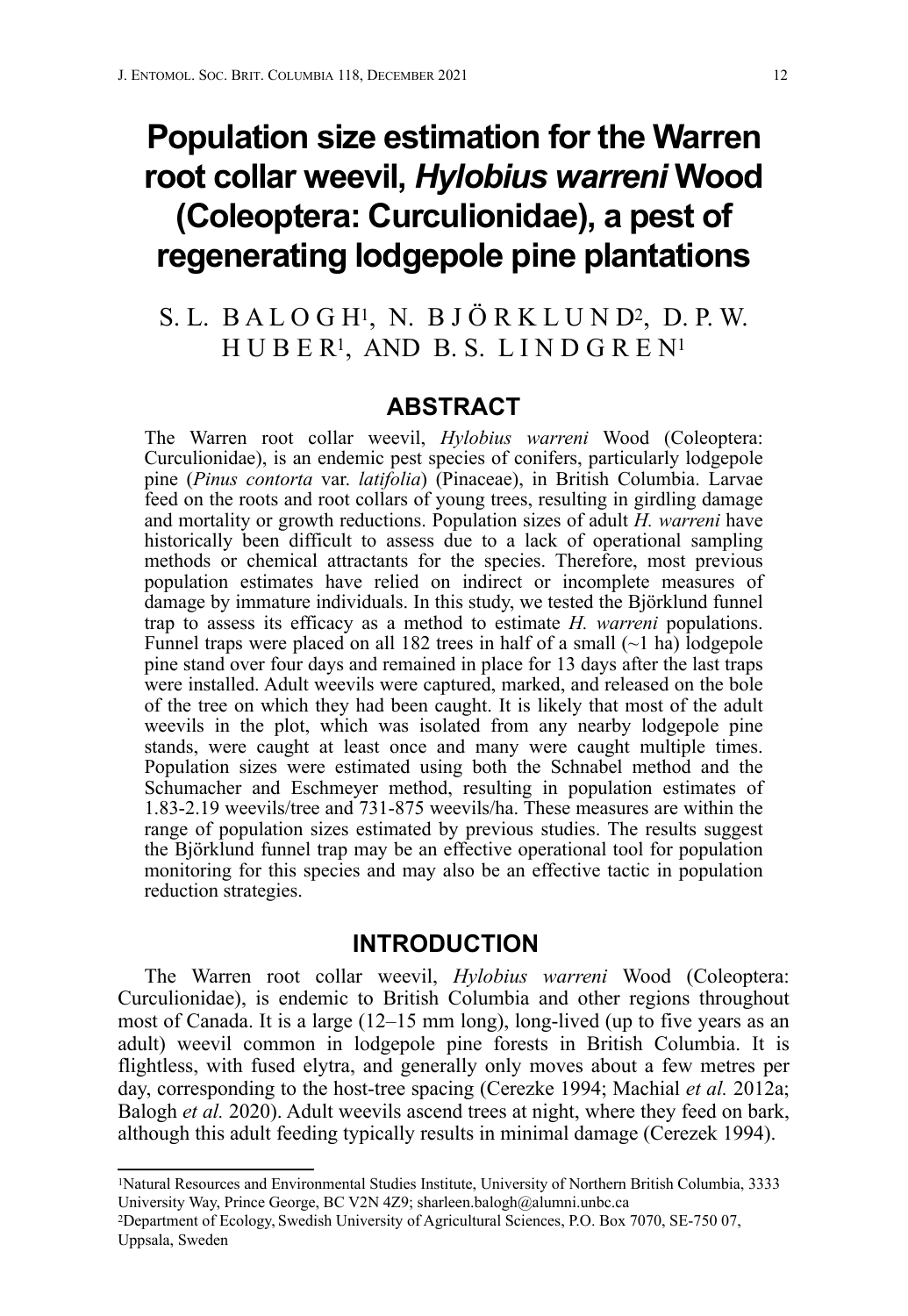However, larvae of the species feed on the roots of young conifers, particularly lodgepole pine, *Pinus contorta* var. *latifolia* Douglas ex Loudon (Pinaceae). This larval feeding can cause girdling damage, resulting in mortality and growth reductions in small and large trees, respectively (Warren 1956; Cerezke 1972, 1974, 1994; Schroff *et al.* 2006), which has an important impact on forest ecosystems because it influences regeneration (Cerezke 1994). The weevil is also an emerging pest in some of Canada's plantation forests in the wake of massive insect- and fire-based disturbances and subsequent replanting of Canadian forests in recent years (Cerezke 1994; Klingenberg *et al.* 2010a; Robert and Lindgren 2010). Because of this, an understanding of *H. warreni*'s foraging decisions and populations has become increasingly important. Knowledge of population sizes or abundance is often central to many ecological studies (Krebs 1999) and is a vital metric in pest management strategies. For example, the establishment of economic thresholds of pest populations requires accurate estimation of population sizes (Rieske and Raffa 1990).

*Hylobius warreni* population sizes have been historically difficult to assess due to a lack of simple sampling methods (Warren 1956; Cerezke 1994). In addition, attractant-based trapping techniques that are commonly used with other weevil species have not been successful with this pest because of the apparent lack of chemical attractants for *H. warreni* (B.S. Lindgren, unpublished data). As a result, previous work on *H. warreni* population sizes and densities has typically relied on indirect or incomplete indicators and has predominately focussed on measuring the number of immature individuals. For example, Warren's (1956) Damage Index is based on the average percentage of girdling from larval feeding scars per tree and Cerezke's (1970a) method linearly relates the number of current attacks to the number of immature individuals per tree. The development of an effective nonchemical trap (Björklund 2009) has greatly enhanced the ability to monitor *H. warreni,* making it a useful insect for dispersal and host -selection studies (*e.g.,* Machial *et al.* 2012a,b; Balogh *et al.* 2020). Our objectives for this study were to develop a method for directly estimating populations of adult individuals in the field using capture–mark–recapture and to use the method to give the first direct estimate of a population of this insect in a young lodgepole pine stand.

#### **METHODS**

This study re-analyses data that were collected during the design and testing of the Björklund funnel trap (Björklund 2009) and that were previously published with different analyses in Klingenberg *et al*. (2010b) and Balogh *et al.* (2020) for the new purpose of assessing the trap as a method of population estimation. These previously published data showed that the number of weevils captured by traps in this stand was higher when traps were placed on largerdiameter trees and lower on trees in poor health; the data also showed that capture frequencies of the traps were influenced by the spatial characteristics of the trees in the stand (Balogh *et al.* 2020).

The study area consisted of half of a small  $(-1)$  ha) site that comprised young planted lodgepole pines regenerating in an urban green space in Prince George, British Columbia (53° 55′ N, 122° 49′ W), approximately 0.455 ha in size. For additional details on the characteristics of the study area, see Klingenberg *et al.*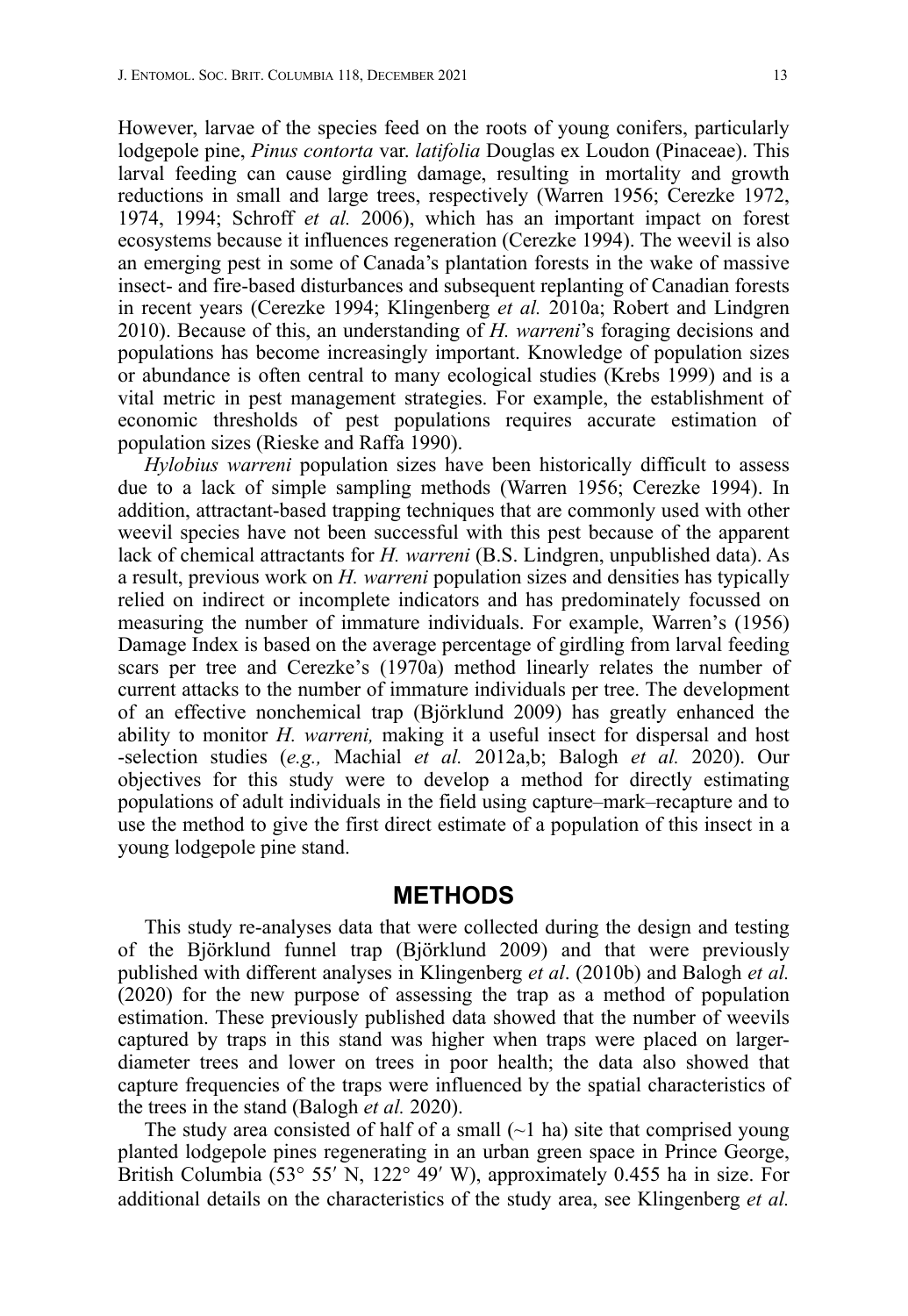(2010b) and Balogh *et al.* (2020). The site was bordered on three sides by deciduous forest and on the fourth side by a roadway. Monitoring of young pines on the other side of the road did not reveal the presence of any weevils, and we are confident that migration into and out of our study stand was minimal. Weevils were trapped in Björklund funnel traps (Björklund 2009) affixed to the lower boles of all 182 trees in the study area. The first 100 traps were installed on 26 May 2006, 18 traps were installed on 27 May 2006, 13 on 28 May 2006, and 51 traps on 29 May 2006. The traps remained in place for 13 days following installation of the final traps.

Briefly, a Björklund funnel trap consists of an outer side of asphalt-saturated kraft paper (Vaporex 400S, Building Products of Canada Corporation, LaSalle, Québec, Canada) and an inner side covered in Fluon® (AD1070, AGC Chemicals Americas, Inc., Bayonne, New Jersey, United States of America), a fluoropolymer resin that is slippery to most insects, wrapped once around the lower bole of a tree in a funnel configuration. Adult beetles can climb the outer portion of the funnel while attempting to scale the bole to feed in foliage but falls into and remains entrapped by the slippery inner portion. See Klingenberg *et al.*  (2010b), Fig. 1 for a photograph of the trap.

We collected captured weevils each morning for the duration of the entire study period, from the installation of the first traps on 26 May to the end of the study on 11 June. Weevils captured for the first time were marked with Liquid Paper correction fluid (Paper Mate, Oak Brook, Illinois, United States of America) and a unique alphanumeric designator, and the designations were recorded if they were captured on subsequent mornings. All captured weevils were then immediately returned to the bole of the tree on which they had been caught.

We estimated the population size and density of adult individuals in the lodgepole pine stand using both the Schnabel method and the Schumacher and Eschmeyer method (Krebs 1999). Only weevil captures after all traps were in place were used in the population-size calculations. There are several basic assumptions of population estimators that rely on capture–mark–recapture techniques, including that the population is a closed population, that sampling is random, that all individuals are equally catchable (Krebs 1999), and that capture frequencies remain stable over the time of the study (Rieske and Raffa 1990).

Previous work on this data set had determined, by a graphical representation of the number of trees with captured weevils over time, that the capture efficiencies of the traps did not decline over the time of the study (Klingenberg *et al.* 2010b, Figure 4). To further test this assumption, we used a linear regression model to compare the total number of captures on a given night over time (number of days since all traps were in place, beginning with day 1 on 30 May 2006). The regression showed no significant relationship between the number of captures and time  $(R^2 = 0.03, F_{(1,11)} = 0.30, P = 0.60;$  Figure 1). Both of these measures suggest that the capture efficiencies of the traps remained constant throughout the study period and that the handling and marking of the weevils likely had a minimal effect on the likelihood of their future capture. We considered the assumption of a closed population to be satisfied in this study, due to the geographical and biological features of the stand. We were not able to directly test the assumption of random sampling, because there was no indication if there were adult individuals in the population that did not ascend trees at all.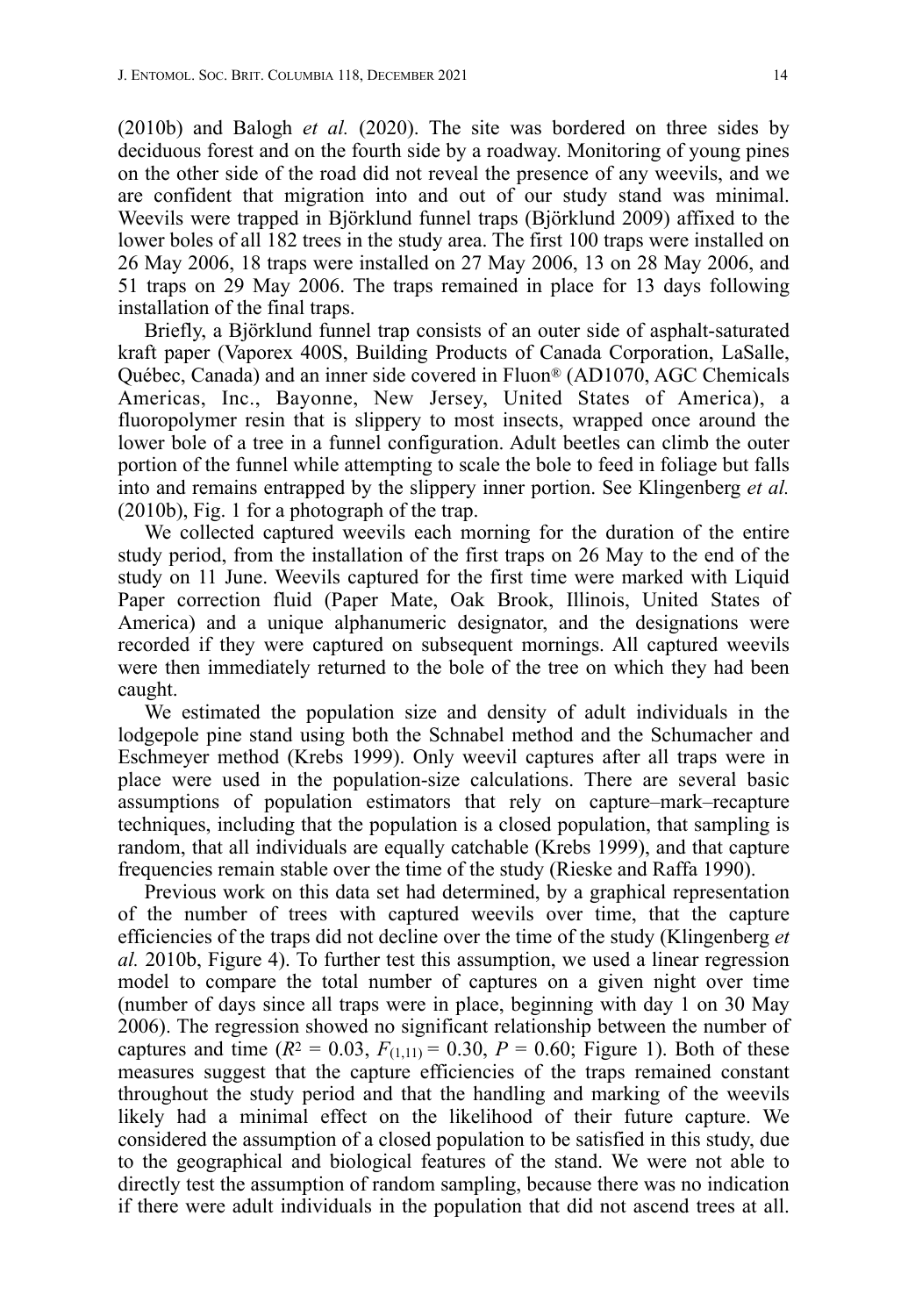Krebs (1999) suggests that the overall assumptions of capture–mark–recapture population estimation methods can be evaluated by a plot of the total number of marked individuals *versus* the proportion of the weevils captured each day that are recaptures. In the present study, this plot showed a linear relationship (Fig. 2), indicating that the basic assumptions of population estimation methods were adequately met (Krebs 1999). We calculated 95% confidence intervals for the Schnabel method by a normal approximation and for the Schumacher and Eschmeyer method from the variance of the linear regression (Krebs 1999). Both population intensity (weevils per tree) and absolute population numbers (weevils per hectare) were calculated as per Cerezke (1994), whereas population estimates and confidence intervals were calculated using the formulas on pages 35–39 of Krebs (1999). The full dataset used in the population estimates is publicly available at https://doi.org/10.6084/m9.figshare.14171258.v1.



**Figure 1.** Number of individuals of *Hylobius warreni* captured per day over a 13-day period in 2006 in a capture–mark–recapture study of *H. warreni*. The regression line was not statistically significant, indicating that capture rates remained constant over time.

## **RESULTS**

A total of 341 unique individuals were captured over the entire study period, with many weevils captured multiple times (Figure 3). The estimated population size estimate obtained from the Schnabel method was 363 (95% confidence interval = 333–398) weevils, whereas the population size estimated from the Schumacher and Eschmeyer method was  $345$  (95% confidence interval = 336– 355) weevils. The 95% confidence intervals from both methods therefore contain the actual number of captured and marked weevils and suggest that the population size is within the range of 333–398 weevils. Weevil populations were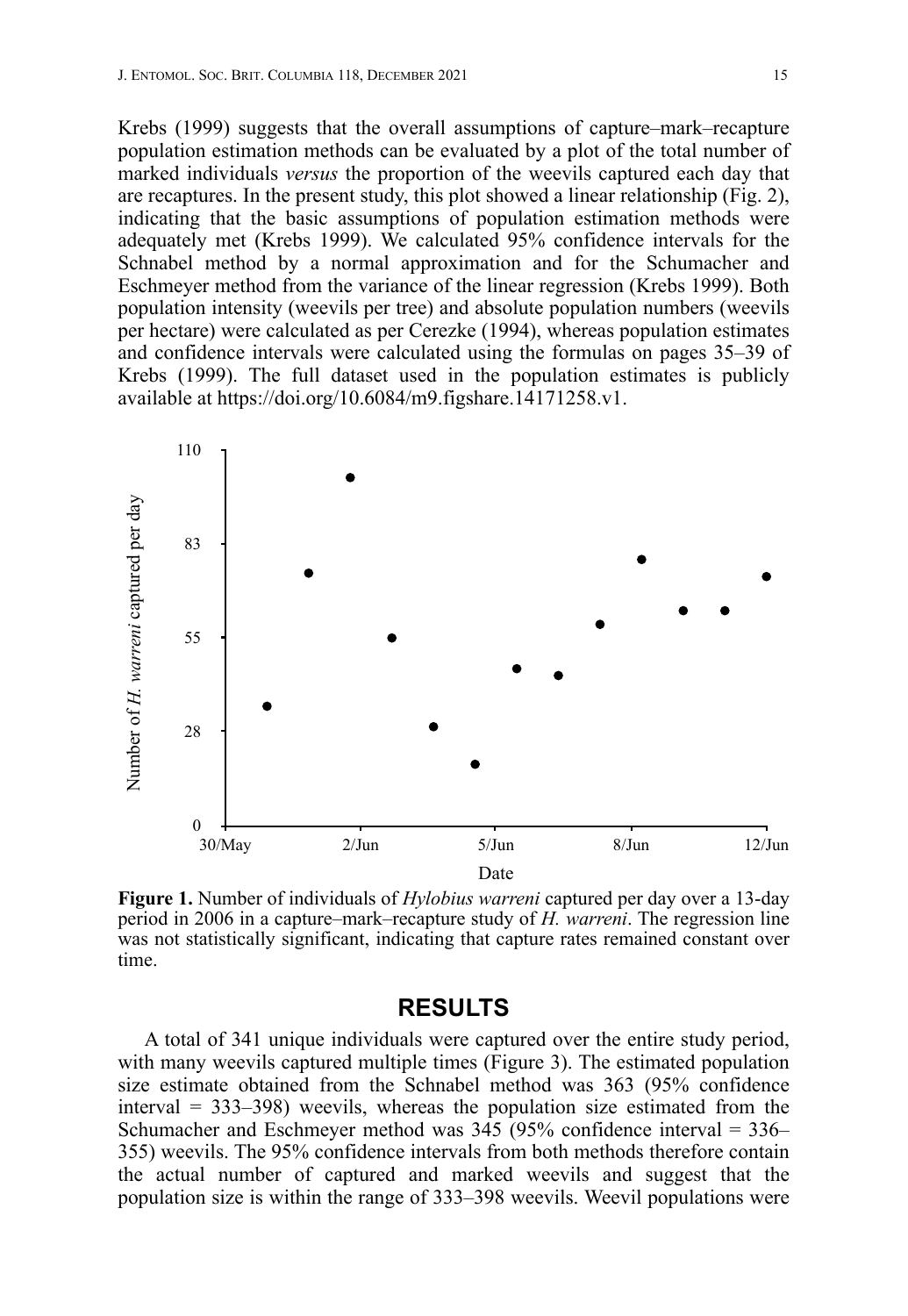therefore estimated between 1.83–2.19 weevils per tree and absolute population estimates ranged between 731–875 weevils per hectare.



**Figure 2.** Linear relationship between the total number of marked individuals (M) and the proportion of the individuals captured each day  $(C)$  that were recaptures  $(R)$ in a capture–mark–recapture study of *Hylobius warreni*.



**Figure 3.** Histogram showing the total number of times individual weevils were captured by Björklund funnel traps in a capture–mark–recapture study of *Hylobius*  warreni.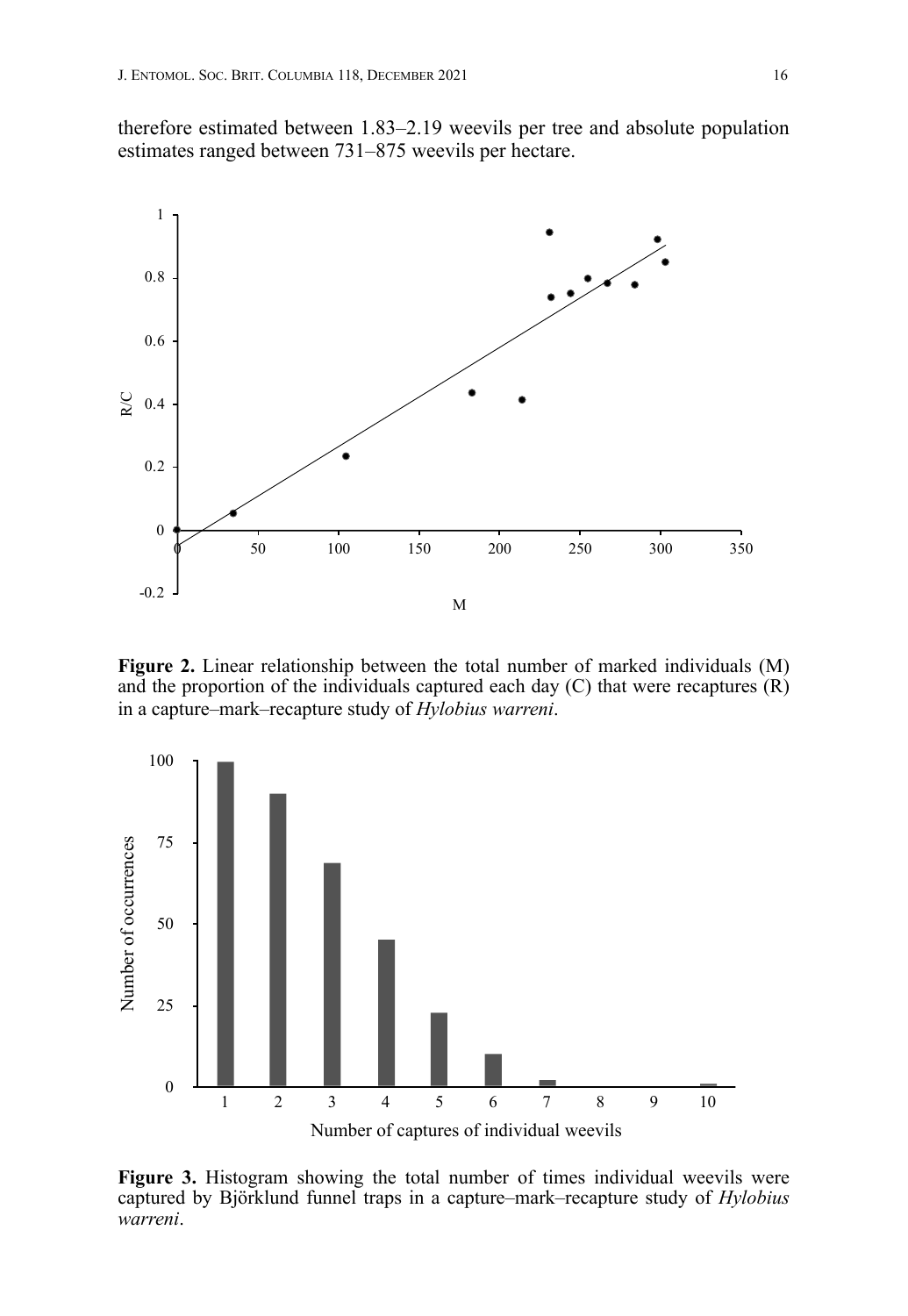## **DISCUSSION**

To our knowledge, our study is the first to directly estimate the population of adult individuals of *H. warreni* in a stand, rather than basing estimates of populations on immature life stages or indirect measures such as damage. For example, Cerezke (1994) found immatures in a variety of lodgepole pine stands ranging between 215 and 2760 weevils per hectare and 0.047 and 4.26 weevils per tree. Cerezke (1970b) also provided indirect estimates of population densities in various stands by linearly relating the number of feeding scars to the number of weevils per tree. Where weevils were present at all, their abundance ranged from 21 to 631 weevils per acre (52 to 1559 weevils per hectare). The population densities estimated in our study (731–875 weevils per hectare) are within the ranges that have been estimated previously for immature individuals and suggest that adult individuals form a substantial portion of the total weevil population. In addition, the range of densities estimated and the observation that the capture rates of the traps did not decline with time support the hypothesis that the trapping method can be effectively used to estimate *H. warreni* populations.

The traps appear to have captured the majority of the adult individual *H. warreni* in the stand at least once, suggesting that this method is highly efficient. Björklund funnel traps are useful for monitoring *H. warreni* populations and may potentially be used as a pest management tactic in some contexts to capture most of the adult beetles in a plantation. Monitoring adults provides a better indicator of long-term population trends than monitoring immature stages does, because the adult stage lasts longer in *H. warreni* and therefore would show less year-to-year variation. In addition, trap-based removal of a high proportion of the adults from lodgepole pine plantations can be expected to dramatically reduce damage to young trees by reducing larval production.

## **ACKNOWLEDGEMENTS**

The authors gratefully acknowledge funding from the following funders: Natural Sciences and Engineering Research Council (NSERC) to BSL and DPWH; the Canada Research Chairs program, the Canada Foundation for Innovation, and the British Columbia Knowledge Development Fund to DPWH; and NSERC, the Government of British Columbia, and UNBC Awards and Financial Aid to SLB.

#### **REFERENCES**

- Balogh, S.L., Björklund, N., Huber, D.P.W., and Lindgren, B.S. 2020. Random and directed movement by Warren root collar weevils (Coleoptera: Curculionidae), relative to size and distance of host lodgepole pine trees. Journal of Insect Science, **20**: 9. https://doi.org/10.1093/jisesa/ieaa063.
- Björklund, N. 2009. Non-destructive tree trunk funnel trap for capturing *Hylobius warreni* (Coleoptera: Curculionidae) ascending stems of trees. The Canadian Entomologist, **141**: 422–424.
- Cerezke, H.F. 1970a. A method for estimating abundance of the weevil, *Hylobius warreni* Wood, and its damage in lodgepole pine stands. The Forestry Chronicle, **46**: 392–296.